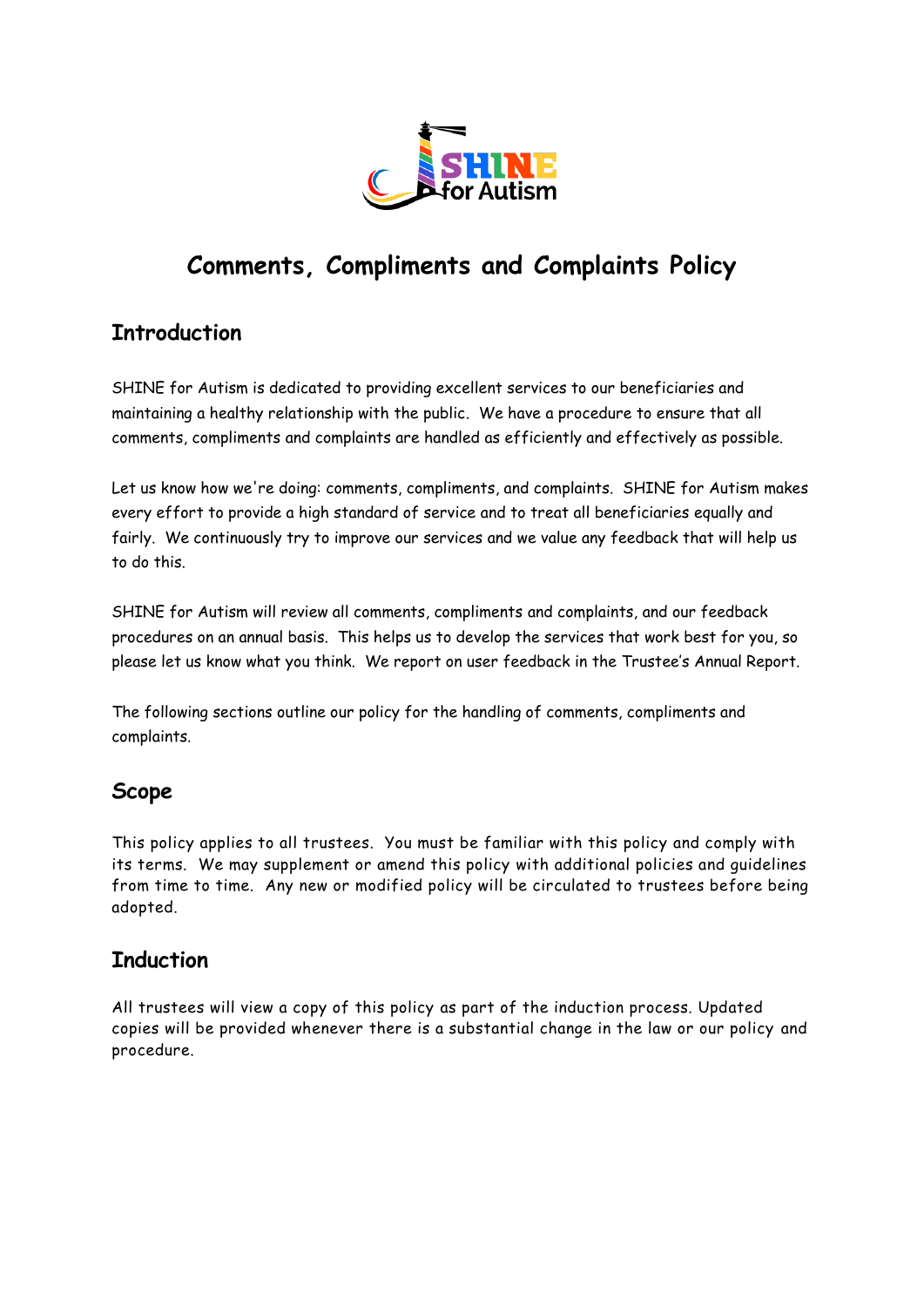#### **Comments and Compliments**

If you are happy with the service or have any comments we would love to hear from you. There are several ways you can do this: you can speak to one of our trustees, email us on shineforautism@hotmail.com or contact us on Facebook (SHINE for Autism).

## **What is a Complaint**

A complaint is a statement of dissatisfaction or concern by the public, about the conduct, actions or lack of actions by SHINE for Autism.

If you are dissatisfied or have concerns about SHINE for Autism, our services or our trustees, we have a formal complaints procedure.

We take complaints very seriously and appreciate any feedback that helps us to improve our services. Please tell us as soon as possible if you have any concerns so that we can try to resolve the matter as efficiently as possible.

#### **How to register a Complaint**

The first thing to do if you are unhappy about any aspect of our charity is to bring this to the attention of one of the charities trustees. They will try to resolve your concerns immediately. If you are unhappy with the response or with the way you have been treated by one of the trustees please contact us. The easiest way to contact SHINE for Autism is in person or by email. If you cannot or do not wish to make a complaint in person, you have the option of emailing. Our e-mail address is [shineforautism@hotmail.com.](mailto:shineforautism@hotmail.com) 

Complaints should be addressed to the trustees and contain the complainants name and address. We are not able to respond to anonymous complaints. Please explain your concerns as clearly and fully as possible. Please let us know if you have already reported the complaint, and if any action was taken previously.

## **Responding to Complaints**

- 1. All complaints will be entered on our Complaints Log and reviewed by the trustees who will try and resolve the matter to your satisfaction within 14 days.
- 2. If it is not possible to resolve the complaint within the 14 days (if the trustees need more time to investigate the matter). You will receive an interim response within 14 days explaining the reason for the delay and a further response date.
- 3. We will take action to resolve the problem and inform you of the outcome.
- 4. We will take steps to ensure the problem is not repeated.